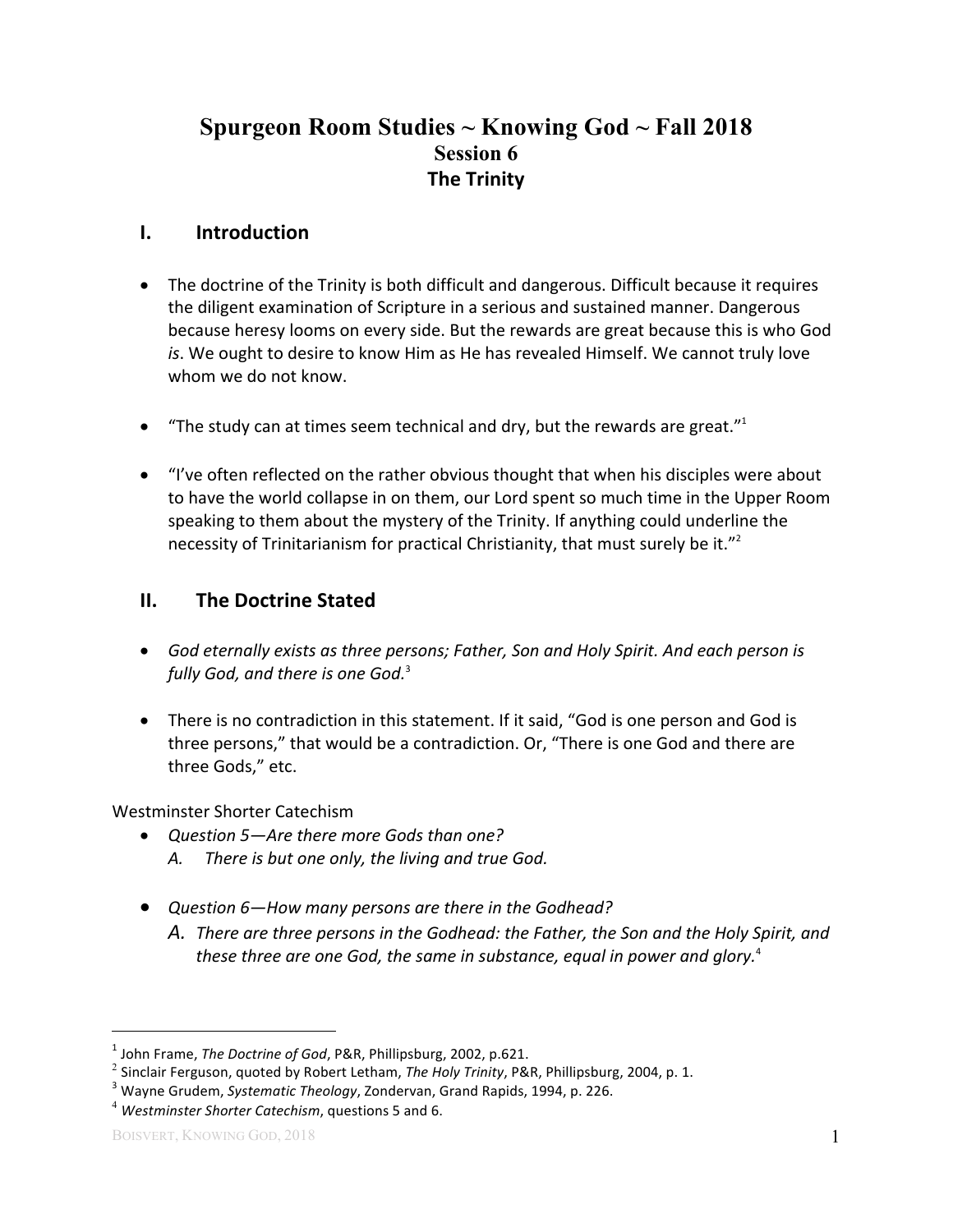## **III.** Scriptural Foundations—Old Testament

- A. The doctrine of the Trinity is *latent* (concealed) in the Old Testament, *implicit* in the New Testament and was *formulated* in the history of the early church.
- B. "The Old Testament contains in seed form what is more fully made known in the NT. On that basis, we may reread the OT, just as we might reread the early chapters of a detective mystery, looking for clues that we missed the first time, but now are given fresh meaning by our knowledge of what comes later.... The original readers would not have grasped this, but we, with the full plot disclosed, can revisit the passage and see the clues there." $5$
- C. Genesis 1.1-3-God, Spirit and Word all are active in creation.
	- $\circ$  "In the beginning, **God** created the heavens and the earth.... And **the Spirit of** God was hovering over the face of the waters.... And God said, 'Let there be light,' and there was light." Cf. John 1.1
	- o "Then God said, "Let **us** make man in **our** image, after **our** likeness." Genesis 1.26
- D. The Angel of the LORD
	- 1. Genesis  $16.7-13$ ;  $21.17-18$ —The angel and Hagar
	- 2. Genesis 22.11-18—the offering of Isaac; cf. Genesis 12.3
	- 3. Genesis 31.11, 13—Jacob
	- 4. Additional references: Exodus 3.2-6; Judges 2.1-5; 6.11-24; 13.3-23.
	- $\circ$  In these narrative portions of Scripture, the angel of the LORD is identified with God/the LORD, yet is in some way distinct from Him. No explanation is given for this puzzling arrangement.
- E. Theophany (a visible manifestation of God)
	- 1. Genesis 18-19-appearances to Abraham; cf. 18.1, 2, 10, 22, 33; 19.1. A 'mysterious oscillation.' (Wainwright) 2. Joshua 5.13-15-the captain of the LORD's army

 $<sup>5</sup>$  Letham, p. 20.</sup>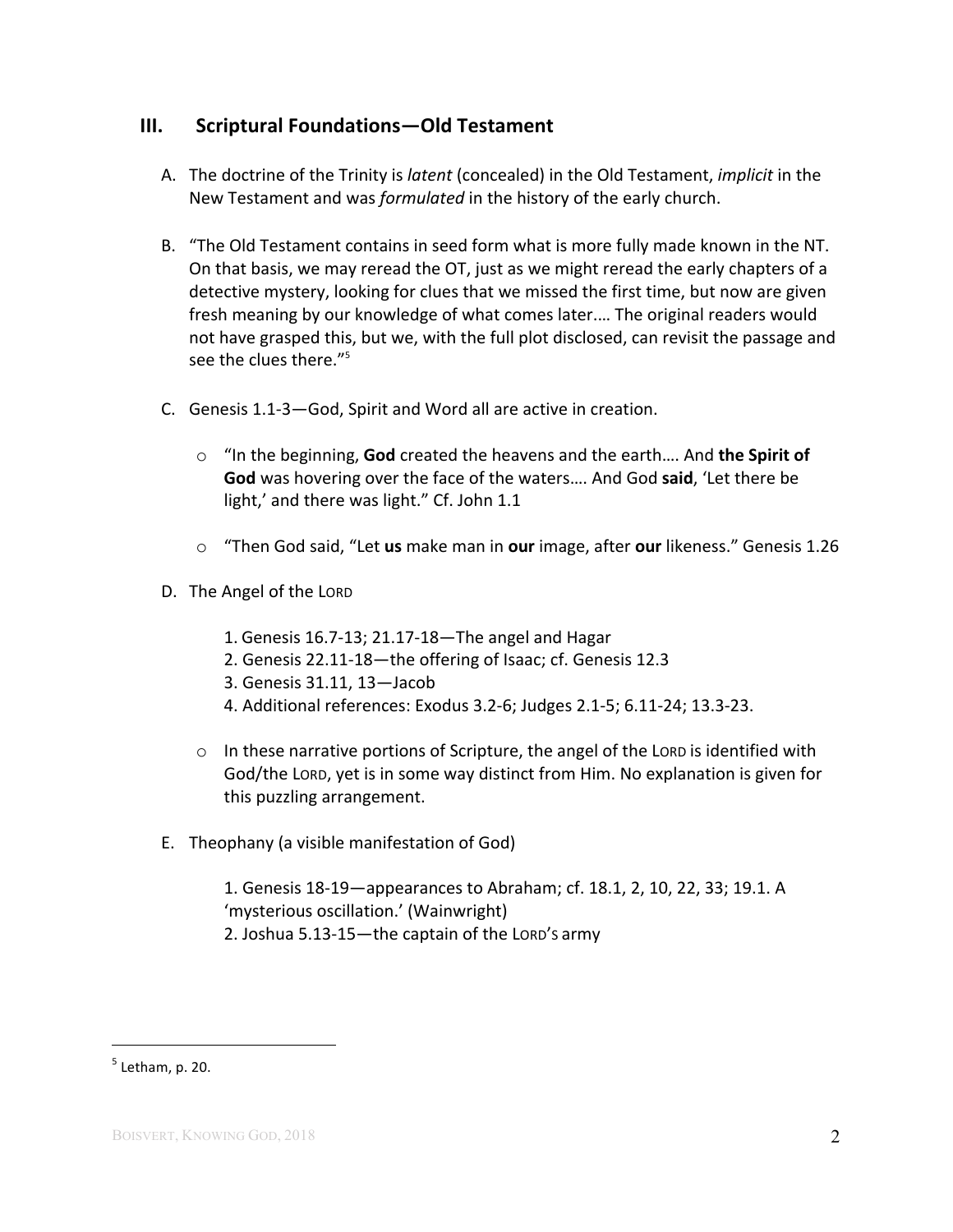- F. The Spirit of God
	- $\circ$  Cf. Isaiah 63.7-14 where the LORD, the angel of the LORD and the Holy Spirit are all named. The LORD (7a) became their *Savior* (8b), the angel of his presence *saved* them (9a) and carried them (9b, cf. Deuteronomy 32.9, 11).
- G. Psalm 45 (cf. Hebrews 1.8)
	- One person is called God (or the LORD) and is distinguished from another who is said to be God.
		- $\circ$  "Your throne, O God is forever and ever. The scepter of your kingdom is a scepter of uprightness. You have loved righteousness and hated wickedness. Therefore God, your God has anointed you with the oil of gladness beyond your companions." (Psalm 45.6-7)
		- $\circ$  The New Testament writer of Hebrews quotes this passage and applies it to Christ/Messiah: "But of the Son, he says, 'your throne, O God, is forever and ever...'" (Hebrews 1.8)

#### H. Summary

• "The Old Testament may be likened to a chamber richly furnished but dimly lit; the introduction of light brings into it nothing which was not in it before; but it brings out into clearer view much of what is in it but was only dimly or even not at all perceived before. The mystery of the Trinity is not revealed in the Old Testament revelation; but the mystery of the Trinity underlies the Old Testament revelation, and here and there almost comes into view. Thus, the Old Testament revelation of God is not corrected by the fuller revelation which follows it, but only perfected, extended and enlarged."<sup>6</sup>

## **IV. Scriptural Foundations—New Testament**

- "But 'Trinity' is not in the Bible!" This is true with reference to the word itself. But the reality of one God in three
	- persons is certainly in the Bible. The word *Trinity* is a combination of two concepts, *tri* and *unity*, giving us the compound noun *Trinity* or the adjective *Triune*. It represents a shorthand way of communicating an essential truth about the nature of God as He has revealed Himself in Scripture.
- "True, Trinitarian theology has always struggled to understand and express the threeness of the one God. The Western church preferred *persons*, the Eastern church *substances*, Augustine favored *relations*, while Calvin preferred

<sup>&</sup>lt;sup>6</sup> B.B. Warfield, *Biblical and Theological Studies*, P&R Publishing, Philadelphia, 1968, p. 30.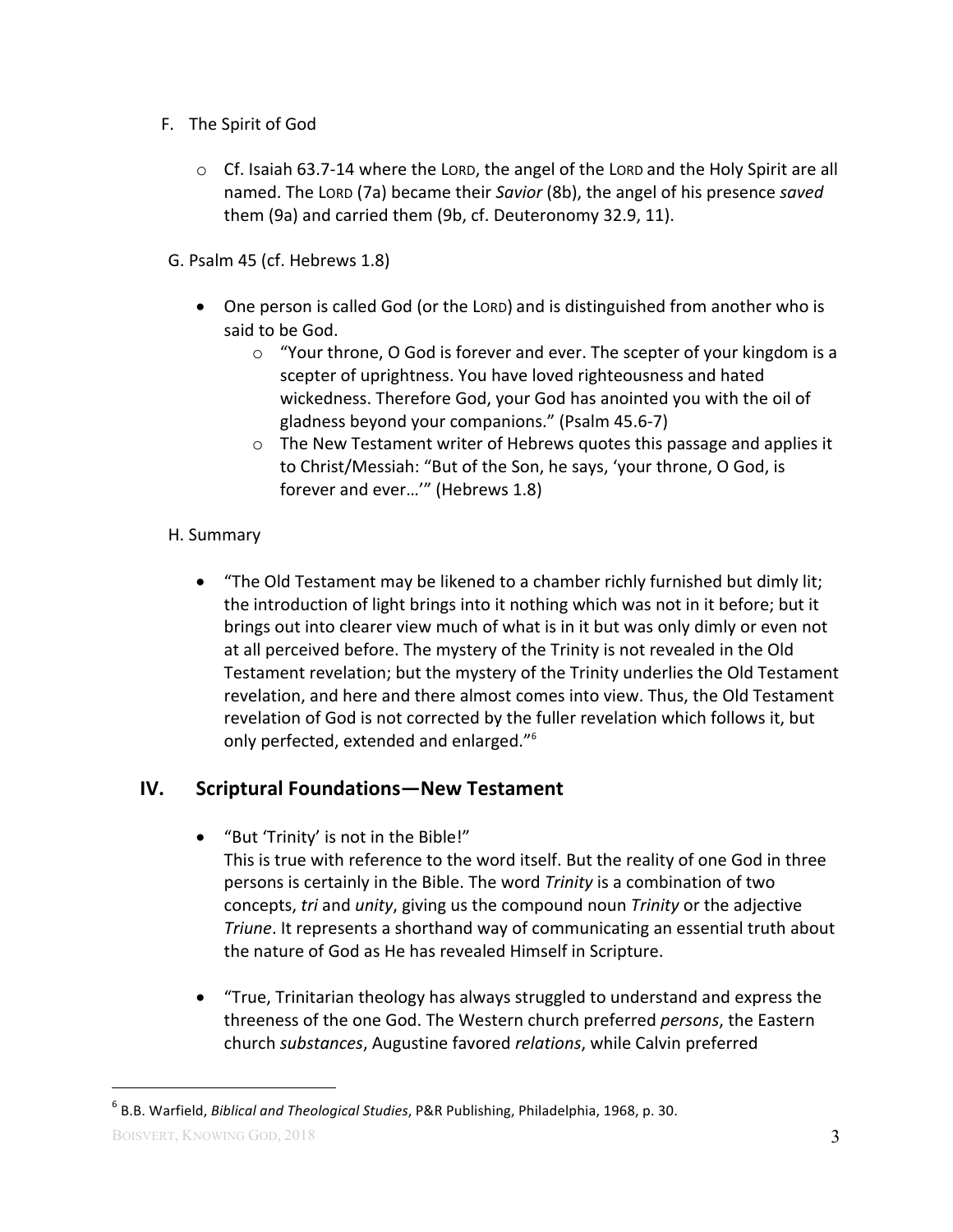subsistencies. None of these words say perfectly everything that needs to be said. They all draw on human analogies that ultimately break down. The mystery of the God we serve remains infinitely beyond all our efforts to describe him with our broken concepts and finite words.... But Christian theology boldly makes this attempt, not out of irreverent curiosity or speculation, but because *this is how God has revealed himself to be.*" 7

- A. The Father and Jesus
	- 1. There are but few references to God as *Father* in the OT. There is clear but limited confession of YHWH as father. Cf. Deuteronomy 32.6; Isaiah 63.16, Jeremiah 3.4, 19, etc.
	- 2. When we get to the NT, this changes dramatically. "*Father* goes from being an occasional designation in the OT to his personal name in the NT in relation to Jesus Christ, his Son."<sup>8</sup> This designation reveals a degree of intimacy never before seen.
	- 3. The use of *Abba* (Aramaic) in the synoptic gospels: Matthew, Mark and Luke. (Mark 14.36, and probably translated in Matthew 26.39, 42; Luke 22.42).<sup>9</sup>
	- 4. Matthew 11.25-27-Jesus reveals the Father to whomever he chooses.
	- 5. The Gospel of John uses *Father* 122 times, more than the other three gospels combined.
	- 6. After the resurrection—Acts 2.33-36; Philippians 2.9-11; Ephesians 1.17; Hebrews 1.1-2.
- B. Jesus Christ as God
	- 1. Making himself equal with God-John 5.18; 8.58-59; Mark 14.60-64.
	- 2. The *I am* statements: John 6.35; 8.12, 24, 28, 58; 10.11; 11.25; 14.6; 15.1; 18.5-8.
	- 3. Additional Scripture references: John 1.1, 14; 20.28; Acts 20.28; Romans 9.5; Hebrews 1.8. Cf. class handout *Kelly Scott's Deity of Christ*.
- C. The Holy Spirit

1. Present from the beginning (Genesis 1.1-2). References to His general presence and acts described by simile—wind, water and fire, etc. 2. Personal characteristics

a. "He grieves over human sin (Ephesians 4.30), persuades and convicts (John 14-16), intercedes for us with groanings that cannot be uttered (Romans 8.26-27), testifies (John 16.12-15), cries (Galatians  $4.6$ ), speaks

 $\overline{a}$ <sup>7</sup> Timothy George, *Is the Father of Jesus the God of Muhammad?*, Zondervan, Grand Rapids, 2002, p. 85. 8 Letham, op. cit., p. 35.

<sup>&</sup>lt;sup>9</sup> Peter Toon, Our Triune God, Victor Books, Wheaton, 1996, pages 139-140.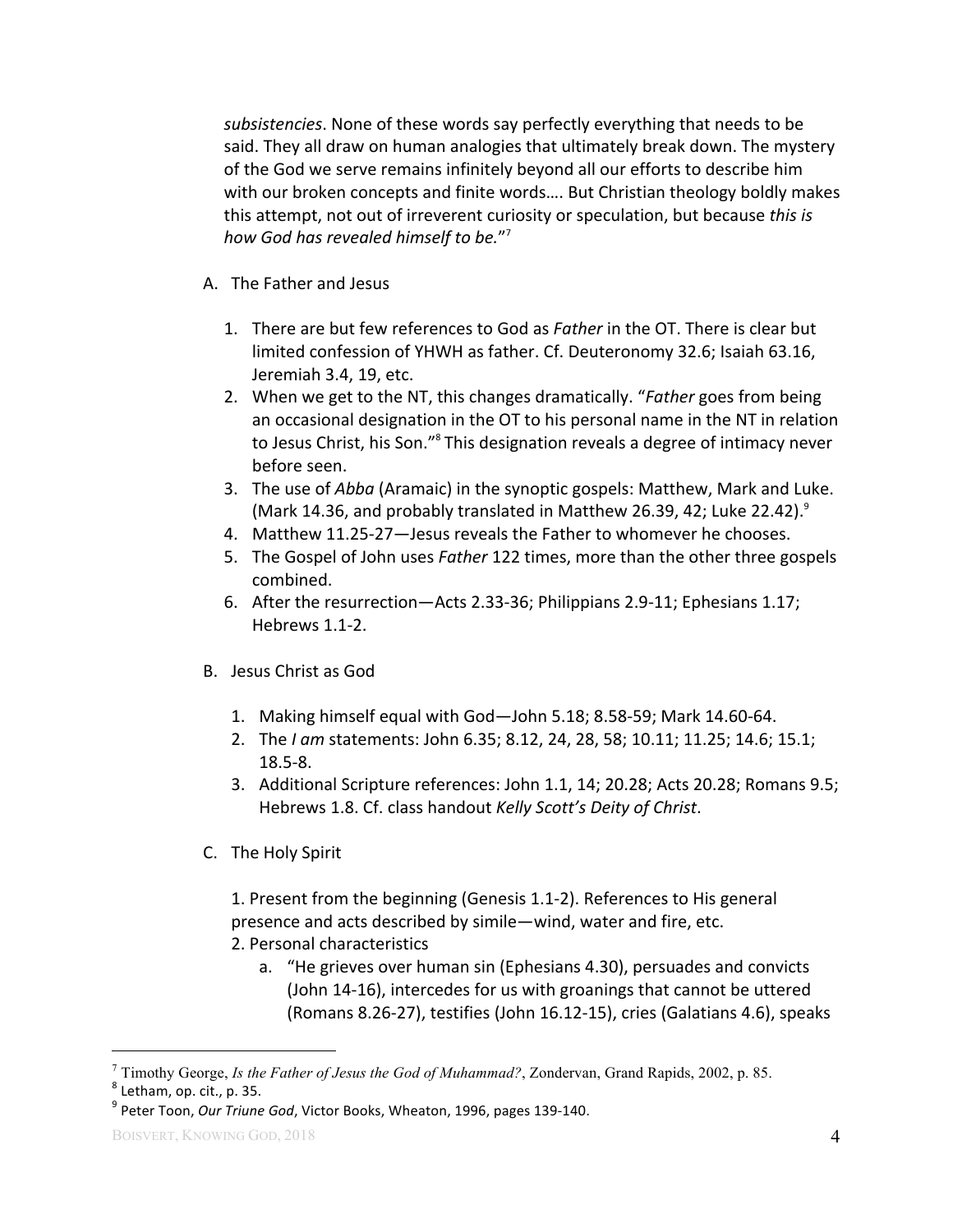(Mark 13.11 and par.), creates (Genesis 1.2; Luke 1.35), judges, leads Jesus throughout his life and ministry (Luke 1.35-4.22), and tells evangelists like Philip and apostles like Paul what to do (Acts 8.29, 39; 16.6-10). He has a mind (Romans 8.27). He can be blasphemed (Mark 3.28-29) which requires identity with God. Peter places Him in parallel with God when confronting Ananias: lying to the Holy Spirit is lying to God $^{\prime\prime}$ <sup>10</sup>

- b. The personal masculine pronoun is used of Him (John 16.7-15).
- 3. Triadic statements: Matthew 3.16-17; Romans 15.30; I Corinthians 12.4-6; 2 Corinthians 13.14; Galatians 4.4-6; Ephesians 2.18; 4.4-6; Hebrews 9.14.
- 4. Baptismal formula (Matthew 28.19) *In the name* [singular] *of the Father and of the Son and of the Holy Spirit*

## **V.** Development in the History of the Ancient Church

- "The doctrine of one God, the Father and creator, formed the background and indisputable premise of the Church's faith.... The problem for theology was to integrate with it, intellectually, the fresh data of the specifically Christian revelation. Reduced to their simplest, these were the convictions that God had made Himself known in the Person of Jesus, the Messiah, raising Him from the dead and offering salvation to men through Him, and that He had poured out His Holy Spirit upon the Church."<sup>11</sup>
- The chief question: How did the early church pass from Jewish monotheism to Christian trinitarianism without landing in polytheism?
- A. Two opposite heretical tendencies
	- 1. **Modalism**—the idea that the one God displays Himself in different modes or forms.
		- "Sabellius held that the only God, the Father in the OT, had become the Son in the NT, and sanctified the church as the Holy Spirit after Pentecost. The three were merely successive modes of the uni-personal God." $12$ (Modalism is also known as Sabellianism.)
	- 2. **Subordinationism**—this view seeks to preserve the unity of God by subordinating the Son and Spirit to the Father in their eternal relations, but by doing so, denies the deity of Son and Spirit. To varying degrees, this was the majority report before the Council of Nicea.

<sup>&</sup>lt;sup>10</sup> Letham, p. 60-61.<br><sup>11</sup> J.N.D. Kelly, *Early Christian Doctrines*, Harper & Row, San Francisco, 1960, 1978, p. 87.<br><sup>12</sup> Letham, op. cit., p. 108.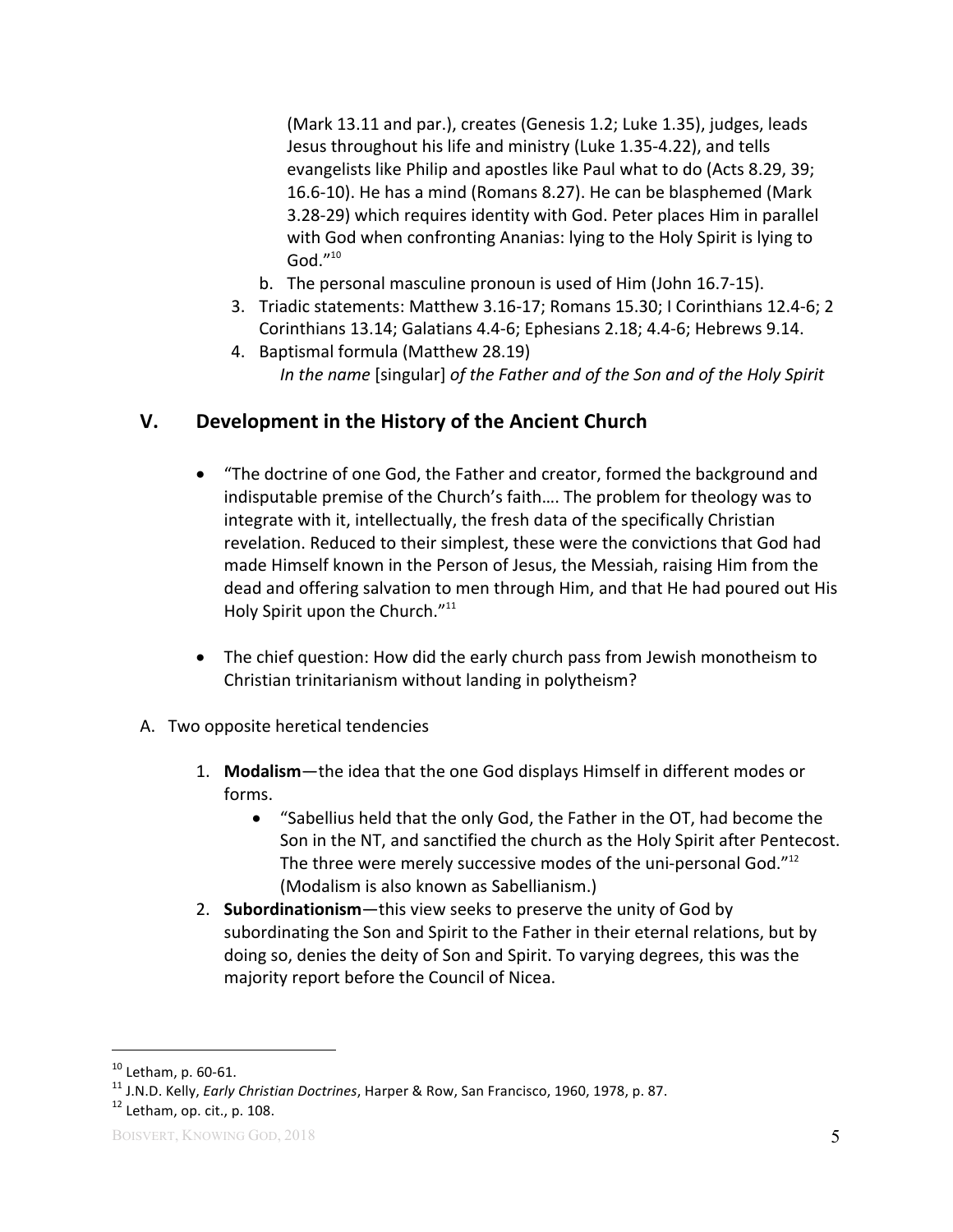- B. Events leading up to the Council of Nicea (325 AD)
	- 1. A dispute arose in Alexandria in 318 AD. Bishop Alexander had been lecturing on the unity of the Godhead when he was challenged by a young presbyter, Arius, who accused him of Sabellianism (modalism), which had been officially rejected by the church in the third-century.
	- 2. Arius enlarged upon the views of Origen, the famous Alexandrian theologian. In the previous century, Origen had taught that the Son was co-eternal with the Father, but nevertheless saw the Son as an intermediary who created the world instead the Father. This was consistent with the Greek idea that it was not appropriate for the Father to create the world directly.<sup>13</sup> This amounted to subordinationism.
	- 3. But Arius went further than Origen, asserting that the Son was not only distinct from the Father, but inferior to Him; that the Son was created and not eternal, as was the Father. (This is similar to the Jehovah's Witness understanding of Jesus Christ.)
- C. The Council of Nicea-325 AD
	- 1. The council was called by the emperor, Constantine. His chief concern was for peace and unity. About 220 bishops attended, most of them from the eastern (Greek) part of the empire.
	- 2. The council agreed upon a creed which defined orthodoxy and excluded Arianism.
	- 3. Central to the debate was the word *homoousios* ["consubstantial"--of the same substance, essence] from the Greek words *homo*- 'same' and *ousios*-'being'/ 'essence.' The use of this word had been condemned fifty years before, when it was associated with Paul of Samosata, a modalist. Noteat this time the meaning of this word and others were not universally agreed upon.
	- 4. Others at the council preferred the word *homoiousios*, meaning "of similar substance."
	- 5. *Homoousios* carried the day and surprisingly, the creed was signed by almost all the bishops. However, it soon became apparent that while all signed, not all regarded the words as having the same meaning.
	- 6. Constantine used his political power to enforce the decisions of Nicea. Those who refused to sign on were exiled.
	- 7. A word about *words*.

#### D. *Athanasius Contra Mundum*

1. As deacon to Bishop Alexander, Athanasius was present at Nicea, though he did not take an active role. He had previously written on the divinity of Jesus Christ, tying

BOISVERT, KNOWING GOD, 2018 6

<sup>&</sup>lt;sup>13</sup> Harry Boer, *A Short History of the Early Church*, Eerdmans, Grand Rapids, 1976, p. 93.